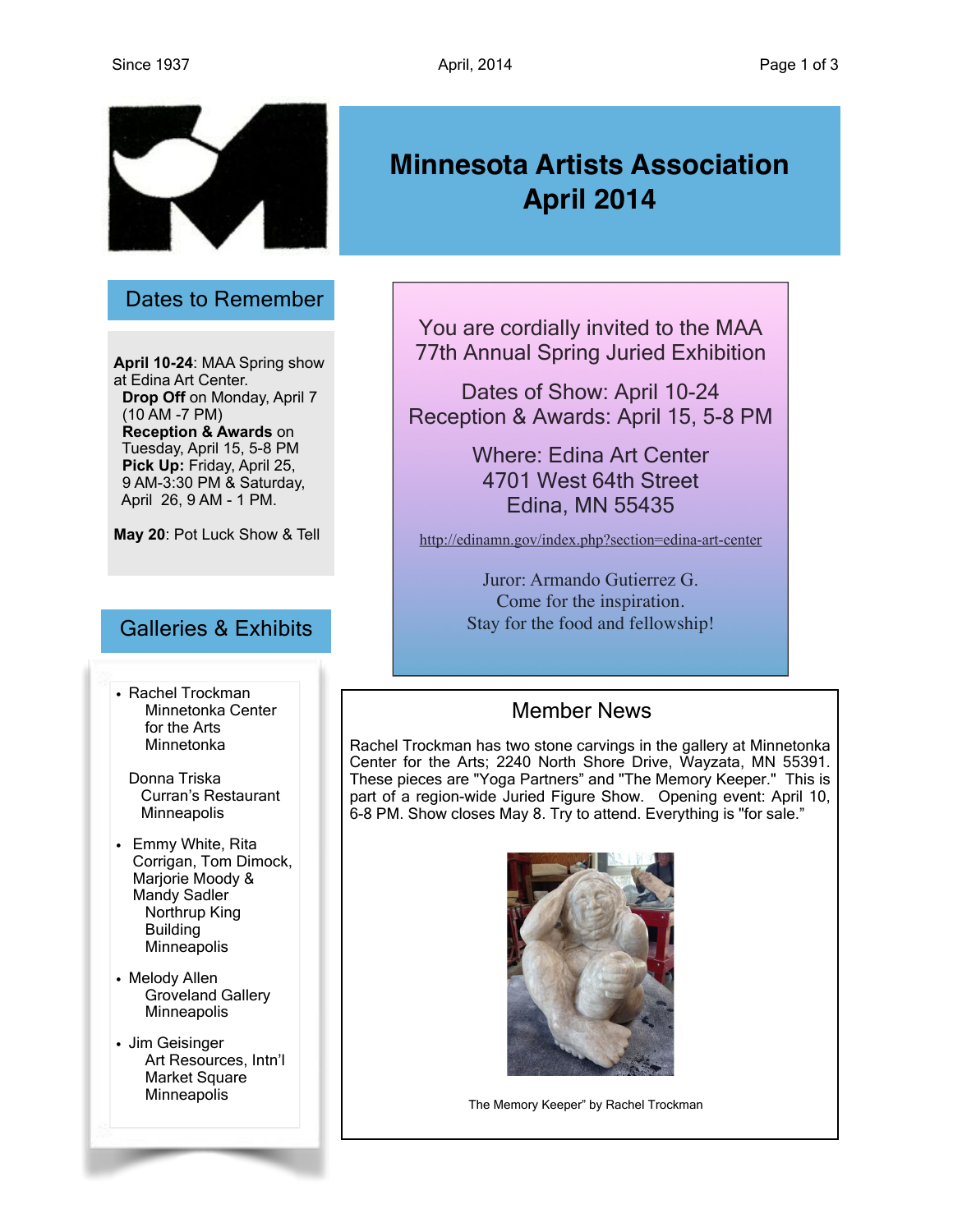### March Meeting Review

Snowy weather (actually, it was quite lovely) the night of March 18 didn't prevent eight MAA members from driving to the Traffic Zone Center for Visual Art 2nd floor studio of Jodi Reeb for a fine introduction to the art of contemporary encaustic.

 Even before Jodi's demo, one look at a table loaded with bags of clear wax, colored wax sticks, electric heating pans and griddles, flat irons, and brushes revealed that encaustic involves applying layers of wax to a support and fusing each layer with a torch. The fun starts, we eventually learned, with what you add to the wax (which can be several kinds of compounds and colorings) and in between the many layers (including collage, gold leaf, and stencil work) that will realize your design.

 Jodi started with a framed clayboard support. The surface, she said, needs to be rigid, absorbent, and heat resistant. She ran blue tape around the four sides of the board to keep them clear and make a sharp edge. She then drew a simple design on the substrate and brushed clear wax over it. Then she fused it to the board by running a torch across the surface (top right photo). She next used the blue masking tape to divide the visual field into three compartments. (The tape does not alter the surface in any way and is an effective masking tool.) In one compartment, she used stencils to build up a blue leaf pattern. In a second compartment, she laid down printed paper, waxed over it, and imprinted circles over the surface with the sharp edge of a simple plastic cap. In the third compartment she laid down a frond of leaves on a red background. She also stenciled some red leaves onto the blue leaves in the first compartment. She moved the masking tape around as needed, and used her torch to fuse each new layer. When she was done, all the masking tape was removed and she had a finished work of art.

 Jodi had several works-in-progress on walls and tables around her studio, all in preparation for an upcoming show in April. Her work is included in many collections in hospitals and clinics. Go to her website at www.jodireeb.com to learn more. She also has a Facebook page where you can see more of her work and learn about her upcoming shows and other events.







#### Welcome new members: Shelly Husebo, Tom Miller, Martin Owings!

According to the late master watercolorist and teacher, Edgar Whitney (American,1891-1987), "You have to think constantly, like the woman who found this out and said, 'If I knew ahead of time that I had to think, I wouldn't have taken up art!'"